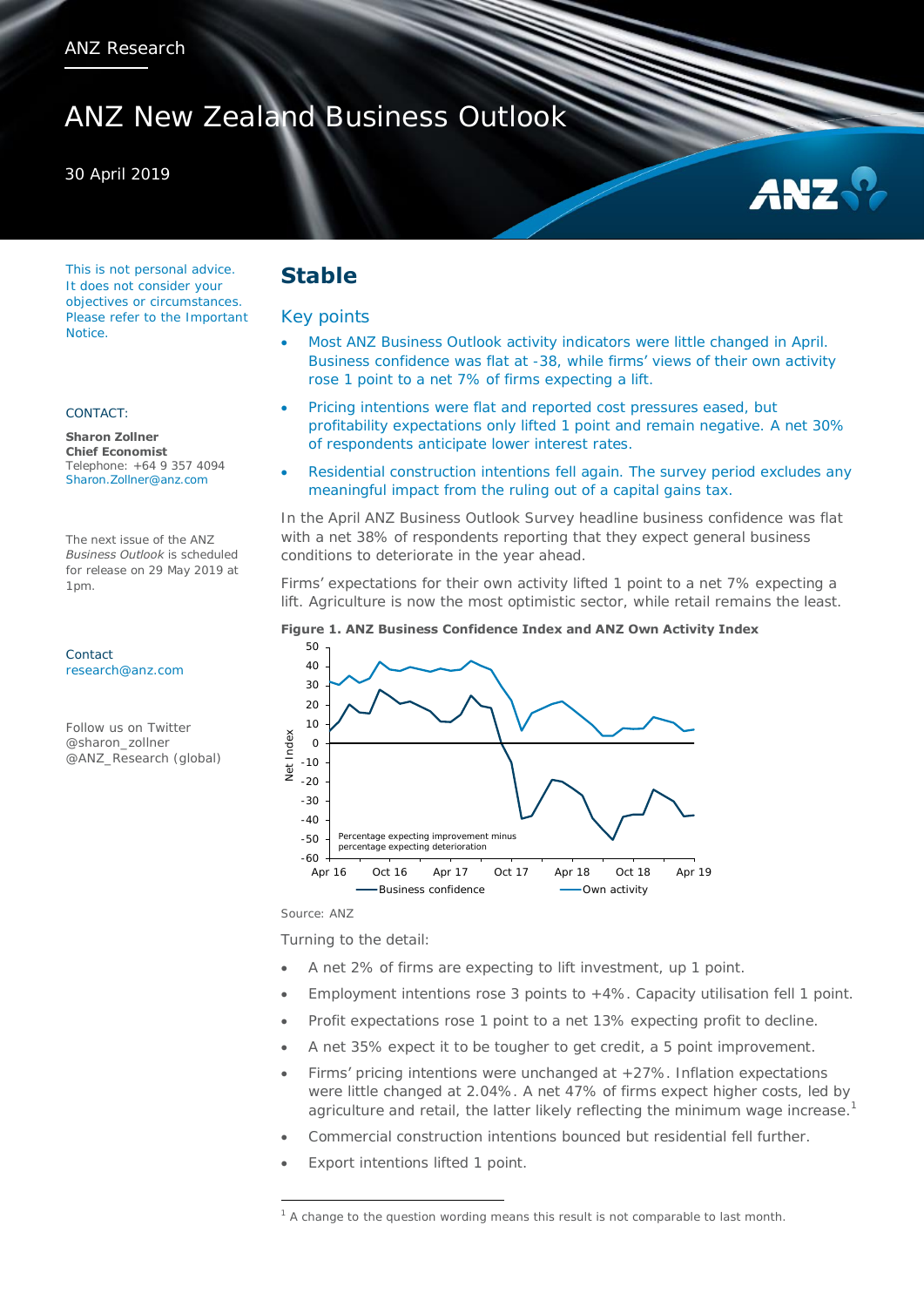Most ANZ Business Outlook activity indicators were little changed in April, at levels that suggest the economy is experiencing something of a soft patch. Residential building intentions in particular remain worryingly low, falling 4 points to a net 20% expecting lower activity, the lowest since 2009.

There is no political bias evident in the historical relationship between these intentions and building consents, but strengthening public sector activity may mean that the fall in actual residential building activity is not as large as the chart might suggest. In addition, the ruling out of a capital gains tax came too late to have any meaningful impact on the results, but it will be interesting to see if there is a bounce next month.





Export intentions remain very weak, but with data out of China lifting of late as policy stimulus gains traction and with the NZD lower, the near-term outlook for the export sector is arguably improving.

Firms can increase output by either lifting employment, or investing in capital, or some combination of the two. Over this business cycle firms have opted more heavily for labour than is typical, particularly in the past five years (orange bars, figure 3). This has absorbed the very large growth in the labour supply New Zealand has experienced via net immigration. However, it does have unfortunate implications for productivity growth, which is what drives real wage and wealth gains on a per capita basis over the medium to long term. The difference between ANZBO investment intentions and employment intentions is consistent with the broad downward trend in official labour productivity data.



**Figure 3: ANZBO investment intentions and** 

Source: Statistics NZ, ANZ Research

**Figure 4: Difference between ANZBO investment and employment intentions versus productivity**



ANZBO investment intentions minus employment intentions (March year avg) (RHS)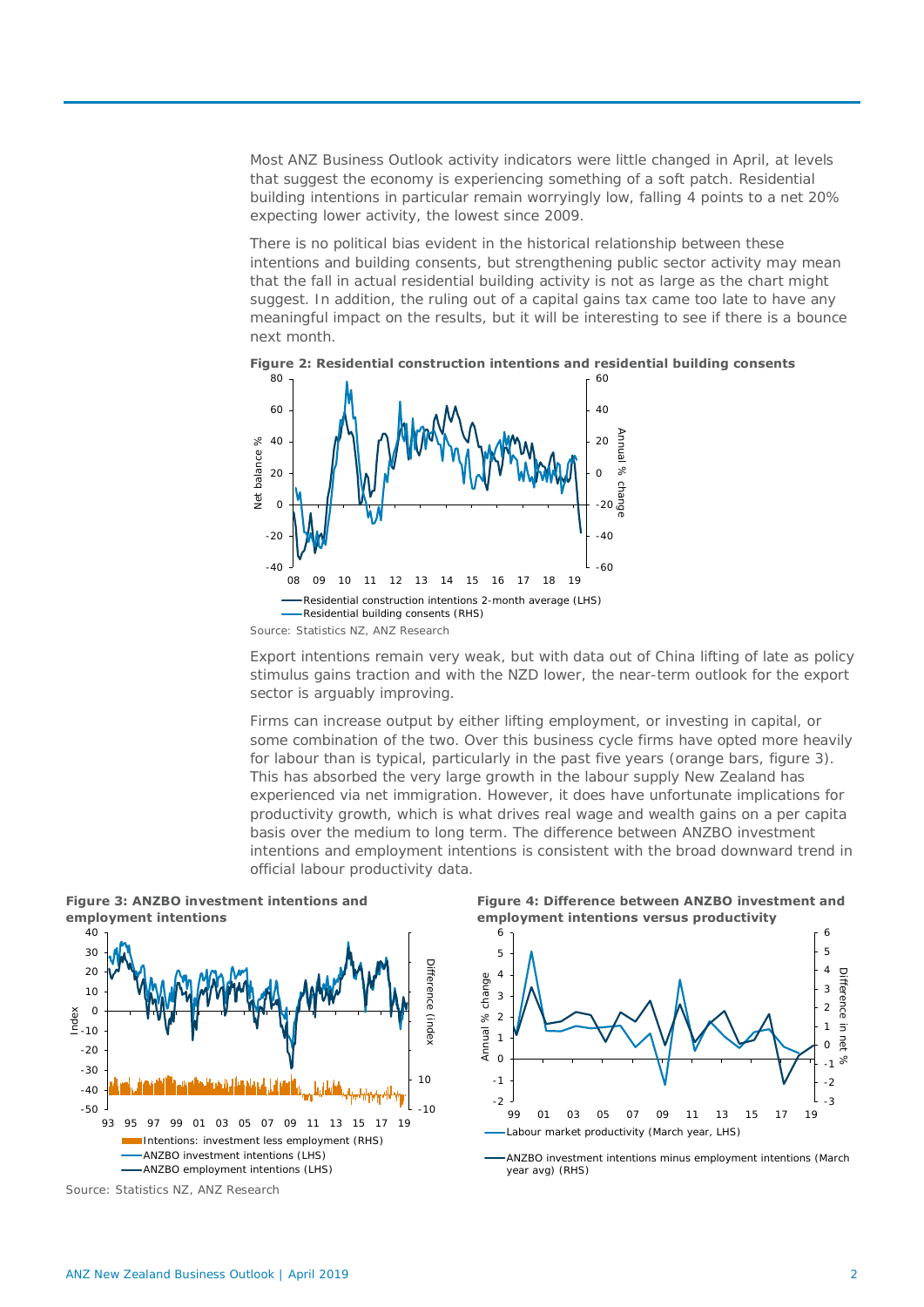The New Zealand economy is experiencing a soft patch that is proving reasonably long-lasting. GDP growth has steadily declined and we expect this to remain the case out to the middle of this year, based on leading indicators such as our ANZ Business Outlook survey and the ANZ Light Traffic Index. However, beyond that, easier monetary conditions and policy certainty should see momentum recover, assuming the global outlook continues to improve.

At the same time, cost pressures are expected to dissipate as capacity pressures wane, reducing the pressure on firms' profitability. But inflation is not yet where it needs to be and activity indicators are yet to turn upwards. Accordingly, we expect the RBNZ to cut the OCR, starting in August, to support the outlook for both growth and inflation. A net 30% of firms are now expecting lower interest rates, versus 12% last month expecting rates to lift.

| Net Balance                | Total   | Previous | Retail   | <b>Mfg</b> | Agric    | Constrn | <b>Services</b> |
|----------------------------|---------|----------|----------|------------|----------|---------|-----------------|
| <b>Business Confidence</b> | $-37.5$ | $-38.0$  | $-44.2$  | $-25.8$    | $-62.9$  | $-30.4$ | $-35.5$         |
| Activity Outlook           | 7.1     | 6.3      | $-7.5$   | 14.7       | 20.0     | 0.0     | 7.0             |
| Exports                    | 1.5     | 1.0      | $-7.4$   | 8.7        | 18.5     | 0.0     | $-6.7$          |
| Investment                 | 1.5     | 0.9      | $-1.9$   | 7.6        | $-8.6$   | $-13.0$ | 4.3             |
| Costs                      | 46.6    | 55.3     | 52.8     | 43.3       | 67.6     | 26.1    | 43.5            |
| Capacity Utilisation       | 4.2     | 5.4      | 7.3      | 16.9       | 9.7      | $-4.8$  | $-2.3$          |
| Residential Construction   | $-20.0$ | $-16.0$  | $\cdots$ | $\cdots$   |          | $-20.0$ | $\cdots$        |
| Commercial Construction    | 15.8    | $-4.5$   | $\cdots$ | $\cdots$   | $\cdots$ | 15.8    | $\cdots$        |
| Employment                 | 4.3     | 0.9      | $-2.0$   | 10.3       | $-11.4$  | 0.0     | 7.6             |
| Unemployment Rate          | 36.1    | 30.3     | 37.7     | 33.8       | 40.0     | 17.4    | 38.5            |
| Profits                    | $-13.0$ | $-14.4$  | $-26.4$  | $-2.9$     | $-25.7$  | $-4.3$  | $-11.1$         |
| Interest Rates             | $-29.9$ | 12.1     | $-19.2$  | $-19.1$    | $-11.4$  | $-26.1$ | $-40.8$         |
| Pricing Intentions         | 26.7    | 27.4     | 34.0     | 30.9       | 22.9     | 17.4    | 25.9            |
| Ease of Credit             | $-35.1$ | $-40.0$  | $-24.5$  | $-26.6$    | $-51.5$  | $-30.4$ | $-39.9$         |
| Inflation Expectations     | 2.04    | 2.05     | 2.17     | 2.11       | 2.36     | 1.65    | 1.95            |

### Survey Results April 2019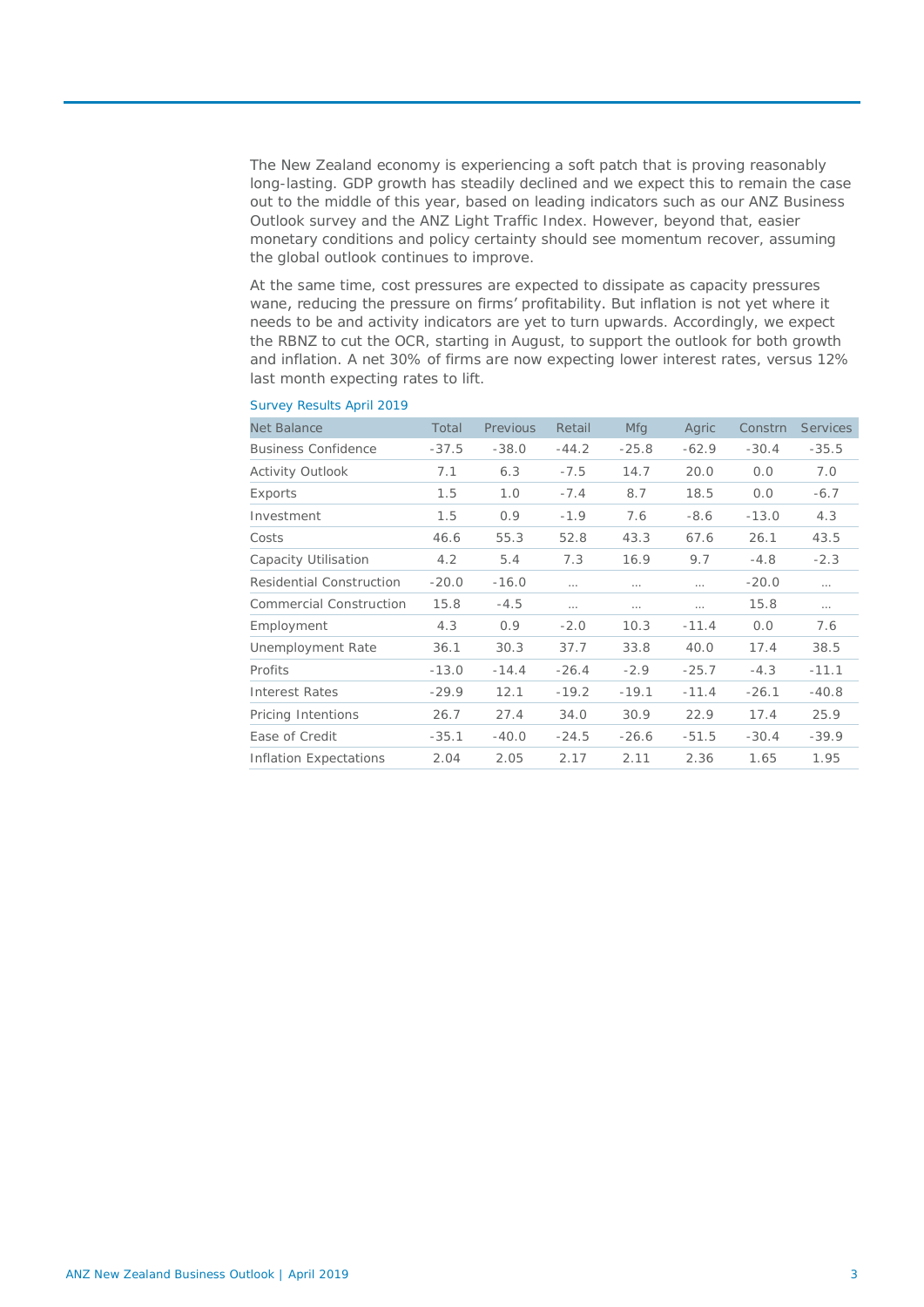## **Charts**



**Activity outlook index Labour market outlook**









Source: ANZ, Statistics NZ

**Activity outlook index CONSIDER 10 TENS CONSTRUCTED INTENSION CONSTRUCTED ATTACKS** 









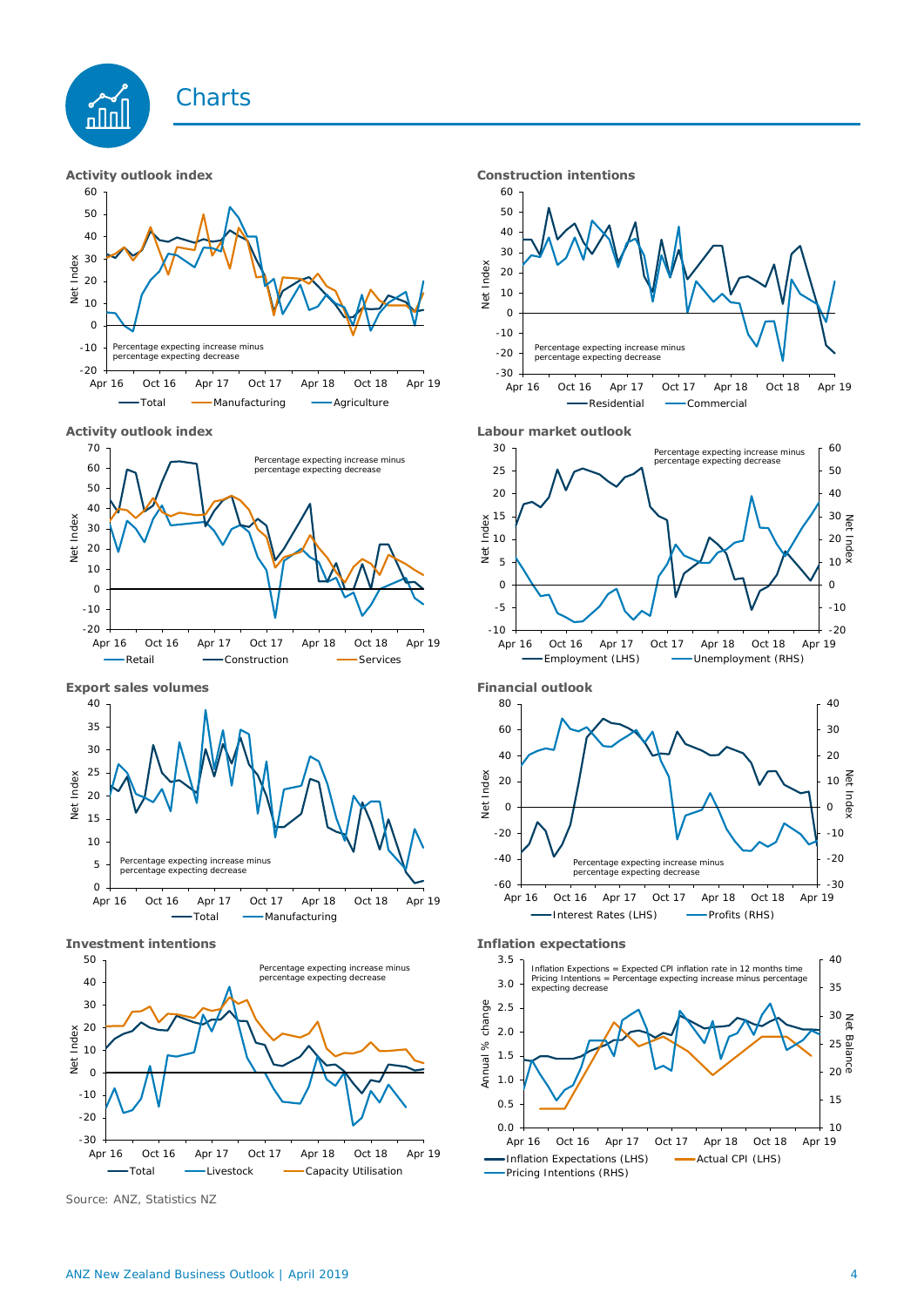Important notice



**This document is intended for ANZ's institutional, professional or wholesale clients, and not for individuals or retail persons. It should not be forwarded, copied or distributed. The information in this document is general in nature, and does not constitute personal financial product advice or take into account your objectives, financial situation or needs.** 

This document may be restricted by law in certain jurisdictions. Persons who receive this document must inform themselves about and observe all relevant restrictions.

**Disclaimer for all jurisdictions:** This document is prepared and distributed in your country/region by either: Australia and New Zealand Banking Group Limited (ABN11 005 357 522) (**ANZ**); or its relevant subsidiary or branch (each, an **Affiliate**), as appropriate or as set out below.

This document is distributed on the basis that it is only for the information of the specified recipient or permitted user of the relevant website (**recipients**).

This document is solely for informational purposes and nothing contained within is intended to be an invitation, solicitation or offer by ANZ to sell, or buy, receive or provide any product or service, or to participate in a particular trading strategy.

Distribution of this document to you is only as may be permissible by the laws of your jurisdiction, and is not directed to or intended for distribution or use by recipients resident or located in jurisdictions where its use or distribution would be contrary to those laws or regulations, or in jurisdictions where ANZ would be subject to additional licensing or registration requirements. Further, the products and services mentioned in this document may not be available in all countries.

ANZ in no way provides any financial, legal, taxation or investment advice to you in connection with any product or service discussed in this document. Before making any investment decision, recipients should seek independent financial, legal, tax and other relevant advice having regard to their particular circumstances.

Whilst care has been taken in the preparation of this document and the information contained within is believed to be accurate. ANZ does not represent or warrant the accuracy or completeness of the information Further, ANZ does not accept any responsibility to inform you of any matter that subsequently comes to its notice, which may affect the accuracy of the information in this document.

Preparation of this document and the opinions expressed in it may involve material elements of subjective judgement and analysis. Unless specifically stated otherwise: they are current on the date of this document and are subject to change without notice; and, all price information is indicative only. Any opinions expressed in this document are subject to change at any time without notice.

ANZ does not guarantee the performance of any product mentioned in this document. All investments entail a risk and may result in both profits and losses. Past performance is not necessarily an indicator of future performance. The products and services described in this document may not be suitable for all investors, and transacting in these products or services may be considered risky.

ANZ expressly disclaims any responsibility and shall not be liable for any loss, damage, claim, liability, proceedings, cost or expense (Liability) arising directly or indirectly and whether in tort (including negligence), contract, equity or otherwise out of or in connection with this document to the extent permissible under relevant law. Please note, the contents of this document have not been reviewed by any regulatory body or authority in any jurisdiction.

ANZ and its Affiliates may have an interest in the subject matter of this document. They may receive fees from customers for dealing in the products or services described in this document, and their staff and introducers of business may share in such fees or remuneration that may be influenced by total sales, at all times received and/or apportioned in accordance with local regulatory requirements. Further, they or their customers may have or have had interests or long or short positions in the products or services described in this document, and may at any time make purchases and/or sales in them as principal or agent, as well as act (or have acted) as a market maker in such products. This document is published in accordance with ANZ's policies on conflicts of interest and ANZ maintains appropriate information barriers to control the flow of information between businesses within it and its Affiliates.

Your ANZ point of contact can assist with any questions about this document including for further information on these disclosures of interest.

**Country/region specific information:** Unless stated otherwise, this document is distributed by Australia and New Zealand Banking Group Limited (**ANZ**).

**Australia.** ANZ holds an Australian Financial Services licence no. 234527. For a copy of ANZ's Financial Services Guide please [click here o](http://www.anz.com/documents/AU/aboutANZ/FinancialServicesGuide.pdf)r request from your ANZ point of contact. If trading strategies or recommendations are included in this document, they are solely for the information of 'wholesale clients' (as defined in section 761G of the Corporations Act 2001 Cth).

**Brazil, Brunei, India, Japan, Kuwait, Malaysia, Switzerland, Taiwan.** This document is distributed in each of these jurisdictions by ANZ on a cross-border basis.

**Cambodia.** This document is distributed in Cambodia by ANZ Royal Bank (Cambodia) Limited (**ANZ Royal Bank**). The recipient acknowledges that although ANZ Royal Bank is a subsidiary of ANZ, it is a separate entity to ANZ and the obligations of ANZ Royal Bank do not constitute deposits or other liabilities of ANZ and ANZ is not required to meet the obligations of ANZ Royal Bank.

**European Economic Area (EEA):** *United Kingdom.* ANZ is authorised in the United Kingdom by the Prudential Regulation Authority (**PRA**) and is subject to regulation by the Financial Conduct Authority (**FCA**) and limited regulation by the PRA. Details about the extent of our regulation by the PRA are available from us on request. This document is distributed in the United Kingdom by Australia and New Zealand Banking Group Limited ANZ solely for the information of persons who would come within the FCA defi**nition of "eligible** counterparty" or "professional client". It is not intended for and must not be distributed to any person who would come within the FCA definition of "retail client". Nothing here excludes or restricts any duty or liability to a customer which ANZ may have under the UK Financial Services and Markets Act 2000 or under the regulatory system as defined in the Rules of the Prudential Regulation Authority (**PRA**) and the FCA. ANZ is authorised in the United Kingdom by the PRA and is subject to regulation by the FCA and limited regulation by the PRA. Details about the extent of our regulation by the PRA are available from us on request

**Fiji.** For Fiji regulatory purposes, this document and any views and recommendations are not to be deemed as investment advice. Fiji investors must seek licensed professional advice should they wish to make any investment in relation to this document.

**Hong Kong.** This publication is issued or distributed in Hong Kong by the Hong Kong branch of ANZ, which is registered at the Hong Kong Monetary Authority to conduct Type 1 (dealing in securities), Type 4 (advising on securities) and Type 6 (advising on corporate finance) regulated activities. The contents of this publication have not been reviewed by any regulatory authority in Hong Kong.

**India.** If this document is received in India, only you (the specified recipient) may print it provided that before doing so, you specify on it your name and place of printing.